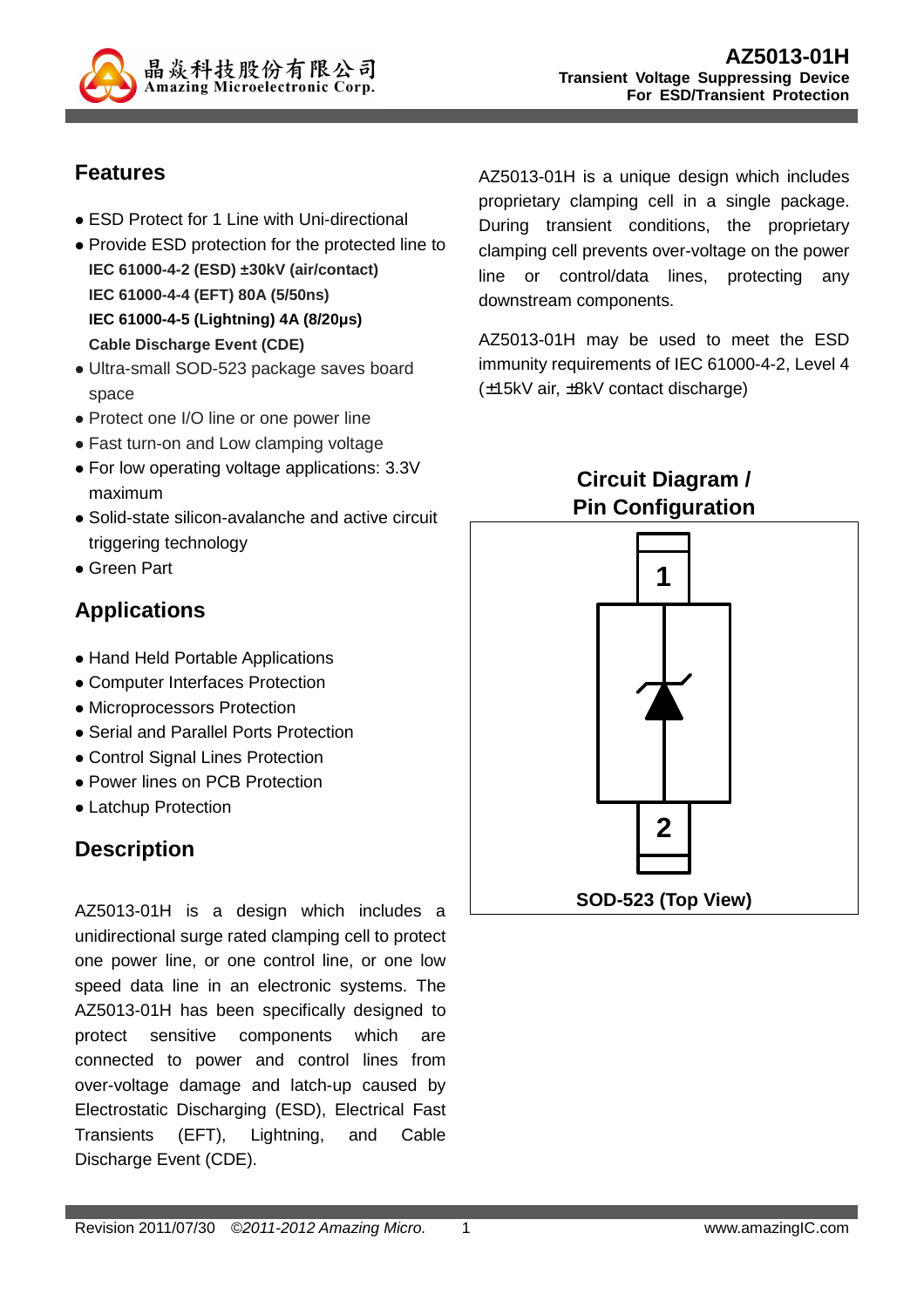

#### **SPECIFICATIONS**

| <b>ABSOLUTE MAXIMUM RATINGS</b>           |                             |                 |                      |
|-------------------------------------------|-----------------------------|-----------------|----------------------|
| <b>PARAMETER</b>                          | <b>PARAMETER</b>            | <b>RATING</b>   | <b>UNITS</b>         |
| Peak Pulse Current (tp =8/20us)           | I <sub>PP</sub>             | 4               | A                    |
| Operating Supply Voltage (pin-1 to pin-2) | $V_{DC}$                    | 3.8             |                      |
| ESD per IEC 61000-4-2 (Air)               | $V_{ESD}$                   | ±30             | kV                   |
| ESD per IEC 61000-4-2 (Contact)           |                             | ±30             |                      |
| <b>Lead Soldering Temperature</b>         | $\mathsf{T}_{\mathsf{SOL}}$ | 260 (10 sec.)   | $\mathrm{C}$         |
| <b>Operating Temperature</b>              | $\mathsf{T}_{\textsf{OP}}$  | $-55$ to $+85$  | $\mathrm{C}^{\circ}$ |
| Storage Temperature                       | $\mathsf{T}_{\text{STO}}$   | $-55$ to $+150$ | $\mathrm{C}$         |

| <b>ELECTRICAL CHARACTERISTICS</b> |                        |                                             |     |            |            |              |
|-----------------------------------|------------------------|---------------------------------------------|-----|------------|------------|--------------|
| <b>PARAMETER</b>                  | <b>SYMBOL</b>          | <b>MINI</b><br><b>CONDITIONS</b>            |     | <b>TYP</b> | <b>MAX</b> | <b>UNITS</b> |
| Reverse Stand-Off                 |                        | $T=25^{\circ}C$ .                           |     |            |            | V            |
| Voltage                           | <b>V<sub>RWM</sub></b> |                                             |     |            | 3.3        |              |
| Reverse Leakage                   |                        | $V_{\text{RWM}} = 3.3V$ , T=25 °C.          |     |            | 1          |              |
| Current                           | $I_{\text{Leak}}$      |                                             |     |            |            | μA           |
| Reverse                           |                        | $I_{\text{RV}}$ = 1 mA, T=25 °C.            | 4.5 |            | 6.5        | $\vee$       |
| <b>Breakdown Voltage</b>          | $V_{BV}$               |                                             |     |            |            |              |
| <b>Forward Voltage</b>            | $V_F$                  | $I_F = 15 \text{mA}$ , T=25 <sup>o</sup> C. | 0.6 | 0.85       | 1          | V            |
| <b>ESD Clamping</b>               |                        | IEC 61000-4-2 +6kV, T=25 °C,                |     | 7          |            | $\vee$       |
| Voltage                           | $V_{ESD\_CL}$          | Contact mode.                               |     |            |            |              |
| Channel Input                     | $C_{\text{IN}}$        | $V_R = 0V$ , f = 1MHz, T=25 °C              |     | 55         | 65         | pF           |
| Capacitance                       |                        |                                             |     |            |            |              |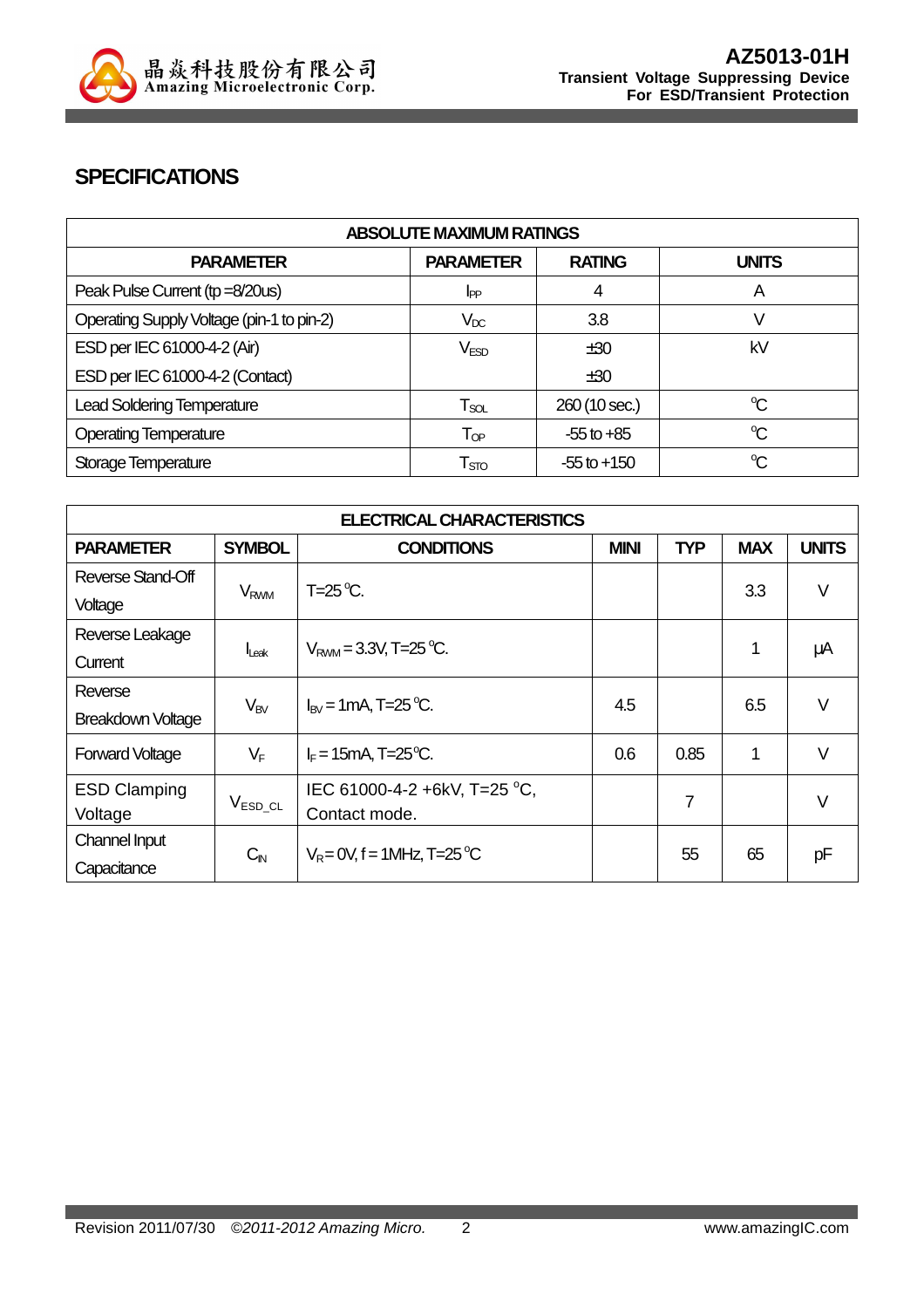

# **Typical Characteristics**

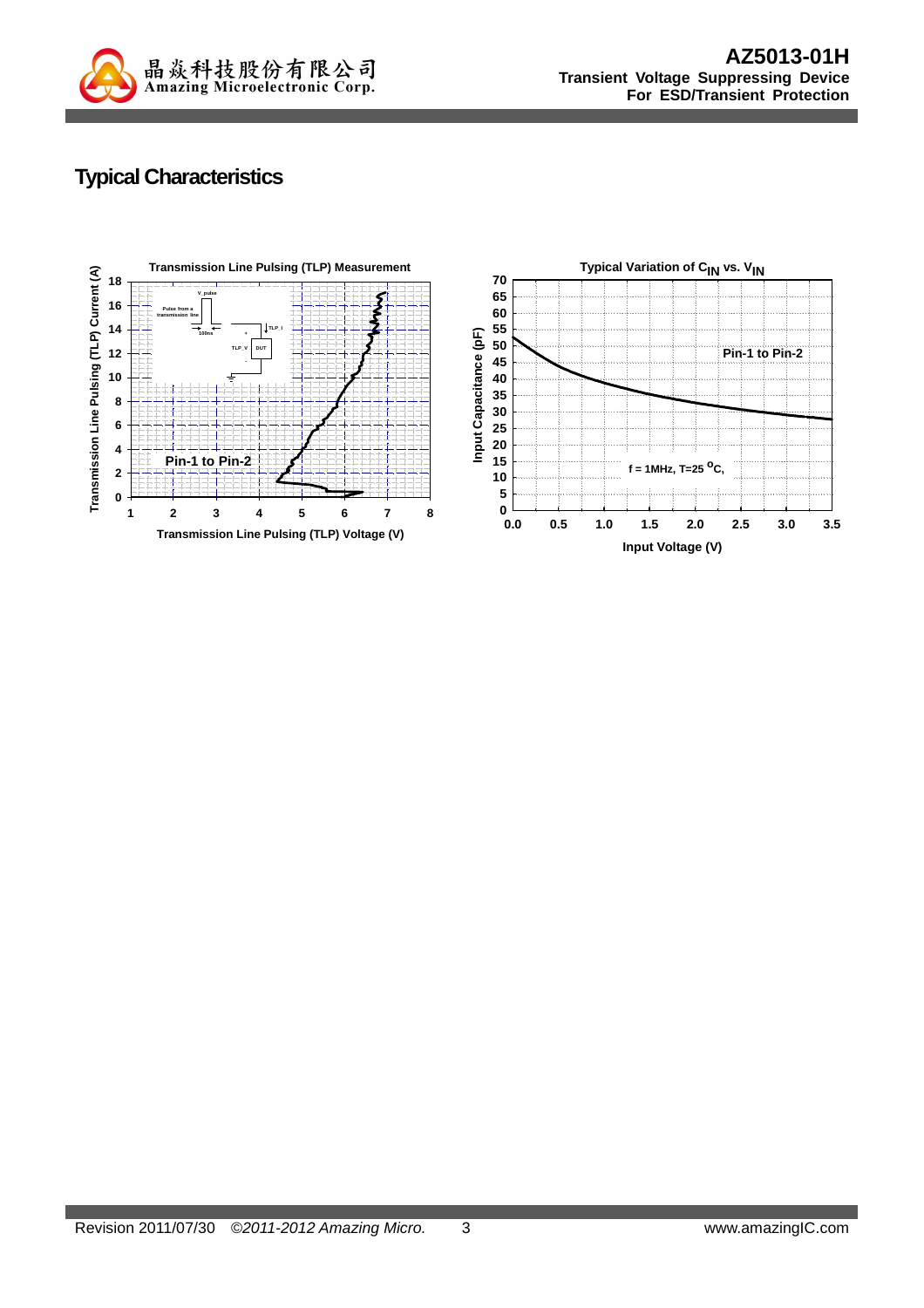

## **Applications Information**

The AZ5013-01H is designed to protect one line against System ESD/EFT/Lightning pulses by clamping them to an acceptable reference.

The usage of the AZ5013-01H is shown in Fig. 1. Protected lines, such as data lines, control lines, or power lines, are connected at pin 1. The pin 2 should be connected directly to a ground plane on the board. All path lengths connected to the pins of AZ5013-01H should be kept as short as possible to minimize parasitic inductance in the board traces.

In order to obtain enough suppression of ESD induced transient, good circuit board is critical. Thus, the following guidelines are recommended:

- **•** Minimize the path length between the protected lines and the AZ5013-01H.
- Place the AZ5013-01H near the input terminals or connectors to restrict transient coupling.
- The ESD current return path to ground should be kept as short as possible.
- Use ground planes whenever possible.
- NEVER route critical signals near board edges and near the lines which the ESD transient easily injects to.



**Fig. 1**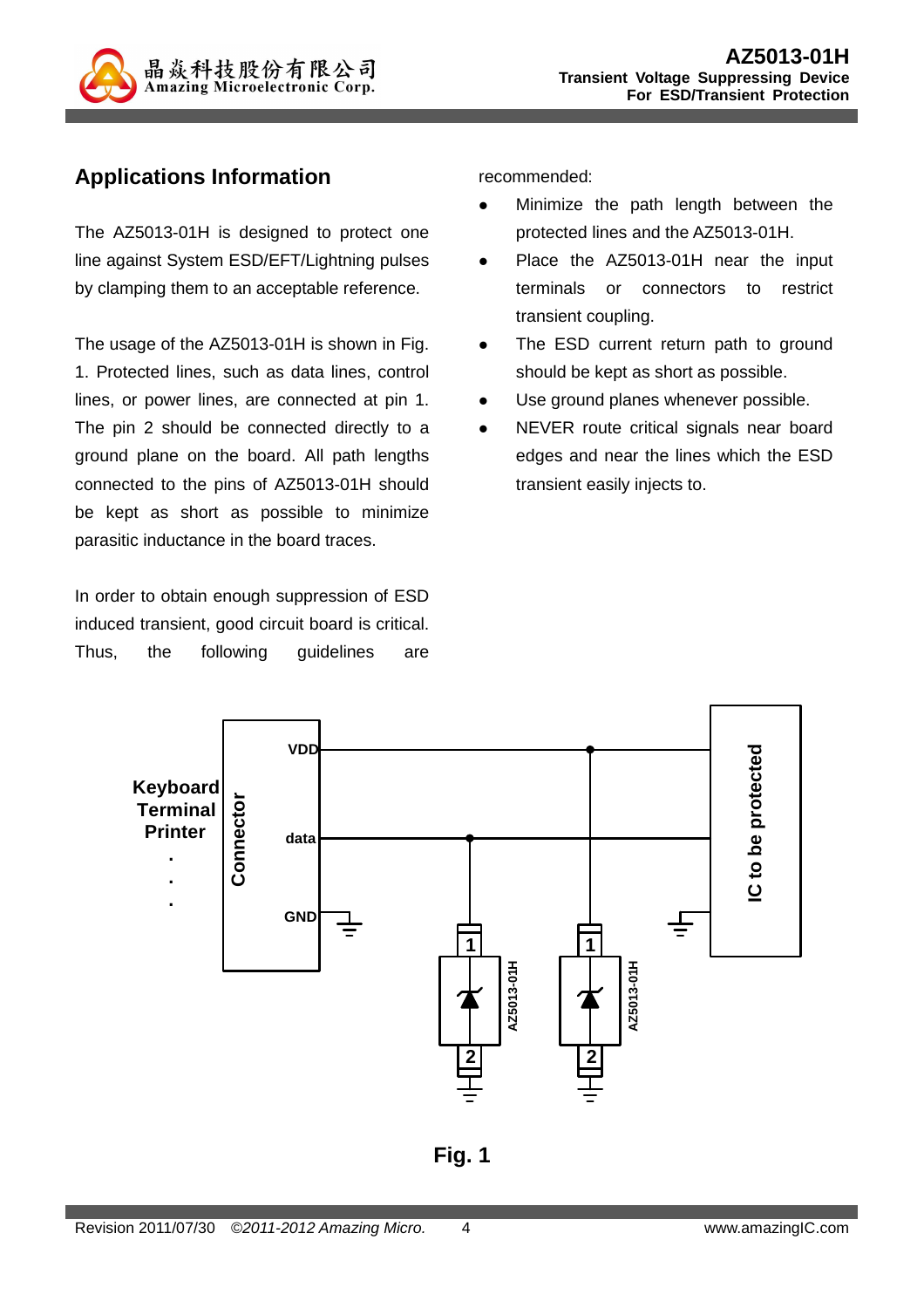

Fig. 2 shows another simplified example of using AZ5013-01H to protect the control lines,

low speed data lines, and power lines from ESD transient stress.



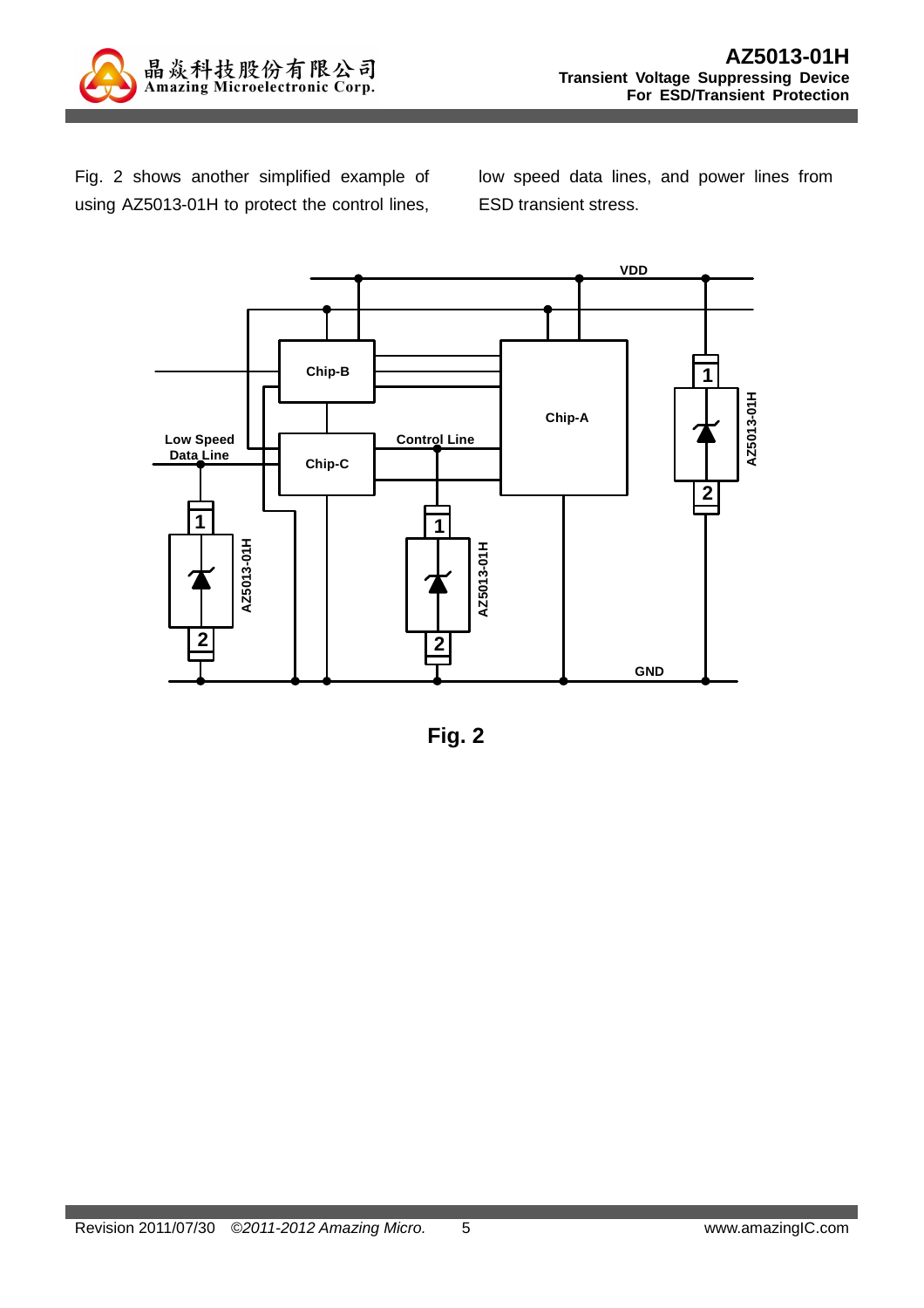

**Mechanical Details SOD-523 PACKAGE DIAGRAMS**  TOP VIEW O SIDE VIEW

#### **PACKAGE DIMENSIONS**

| <b>Symbol</b>  |      | <b>Millimeters</b> | <b>Inches</b> |       |  |
|----------------|------|--------------------|---------------|-------|--|
|                | MIN. | MAX.               | MIN.          | MAX.  |  |
| A              | 0.5  | 0.77               | 0.020         | 0.030 |  |
| $\mathbf b$    | 0.25 | 0.35               | 0.010         | 0.014 |  |
| C              | 0.08 | 0.2                | 0.003         | 0.008 |  |
| D              | 0.7  | 0.9                | 0.028         | 0.035 |  |
| Е              | 1.1  | 1.3                | 0.043         | 0.051 |  |
| E <sub>1</sub> | 1.5  | 1.7                | 0.059         | 0.067 |  |

# **LAND LAYOUT**



Notes:

This LAND LAYOUT is for reference purposes only. Please consult your manufacturing partners to ensure your company's PCB design guidelines are met.

# **MARKING CODE**



 $X = Date Code$ 

| <b>Part Number</b> | <b>Marking Code</b> |  |  |
|--------------------|---------------------|--|--|
| AZ5013-01H         |                     |  |  |

## **Ordering Information**

| PN#            | Material | $_{\text{Type}}$ | Reel size        | MOO/internal box      | MOO/carton          |
|----------------|----------|------------------|------------------|-----------------------|---------------------|
| AZ5013-01H.R7G | freen    | T/R              | <sub>1</sub> nch | 4 reel= $12,000/b$ ox | 6 box=72,000/carton |